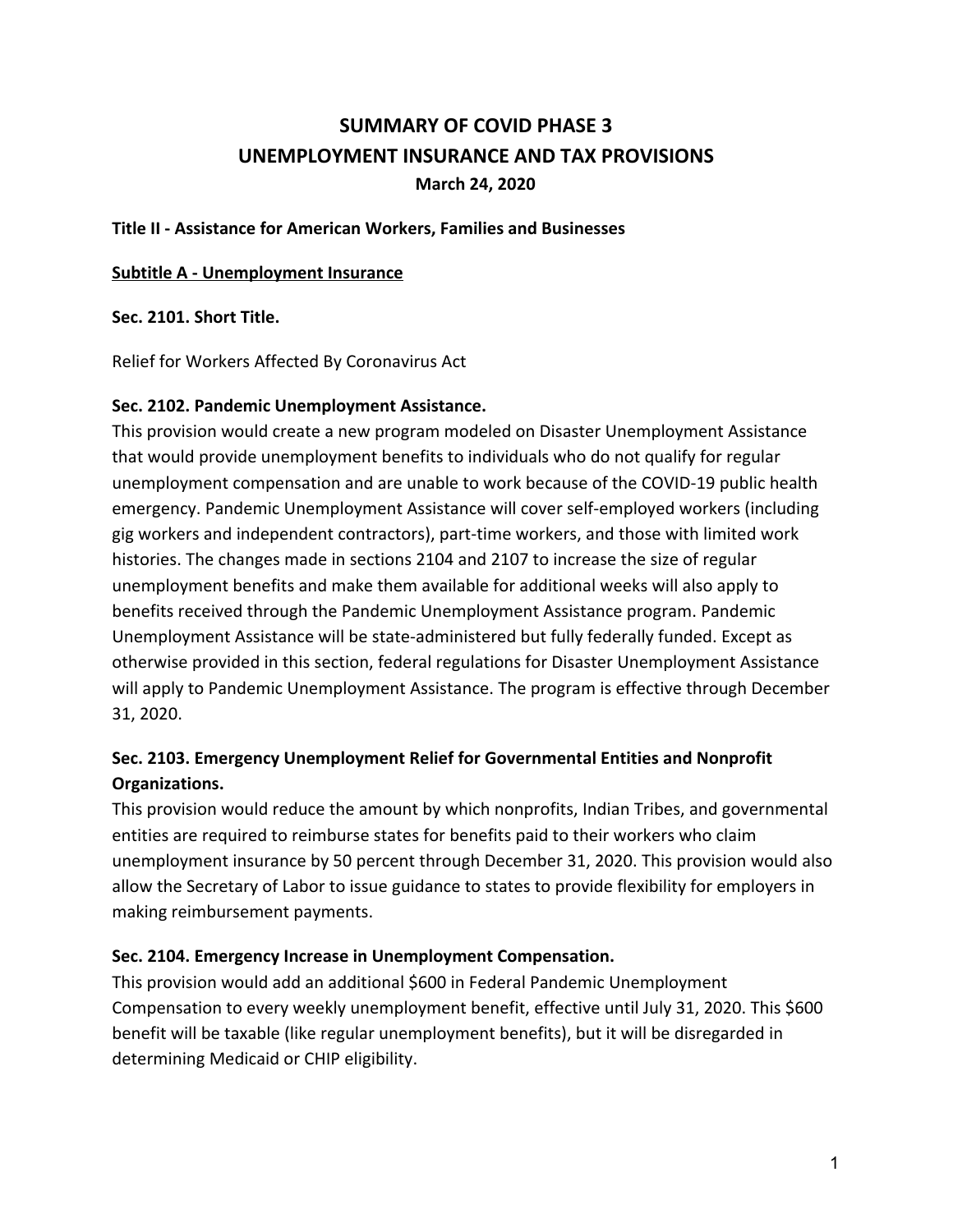## **Sec. 2105. Temporary Full Federal Funding of the First Week of Compensable Regular Unemployment for States with No Waiting Week.**

This provision would allow states to enter into an agreement with the federal government to receive full reimbursement for the total amount of unemployment compensation paid to individuals for their first week of unemployment, provided that the state does not have a waiting week between applying for and receiving benefits, effective until December 31, 2020.

### **Sec. 2106. Emergency State Staffing Flexibility.**

This provision would allow states to waive personnel standards through December 31, 2020 to expedite hiring of new staff to process unemployment claims, including by allowing the hiring of independent contractors to process claims.

### **Sec. 2107. Pandemic Emergency Unemployment Compensation.**

This provision would make an additional 13 weeks of federally-funded unemployment compensation for individuals who have exhausted their state unemployment benefits available immediately through December 31, 2020.

### **Sec. 2108. Temporary Financing of Short-Time Compensation in States with Programs in Law.**

This provision would provide 100 percent federal reimbursement to states for payments made under qualifying short-time compensation programs (also known as work sharing programs) through December 31, 2020.

### **Sec. 2109. Temporary Financing of Short-Time Compensation Agreements.**

This provision would permit states without formal short-time compensation laws to enter into agreements with the Department of Labor to enact a short-time compensation plan and receive a 50 percent federal reimbursement for payments through December 31, 2020.

## **Sec. 2110. Grants for Short-Time Compensation Programs.**

This provision would create a grant program through which the federal government can provide grants to states for the purpose of implementing or improving a short-time compensation program.

### **Sec. 2111. Assistance and Guidance in Implementing Programs.**

This provision would direct the Department of Labor to build on existing guidance to assist states in developing their work sharing programs.

## **Sec. 2112. Waiver of the 7-Day Waiting Period for Benefits Under the Railroad Unemployment Insurance Act.**

This provision would eliminate the waiting week between applying for and receiving Railroad Unemployment Insurance benefits through December 31, 2020.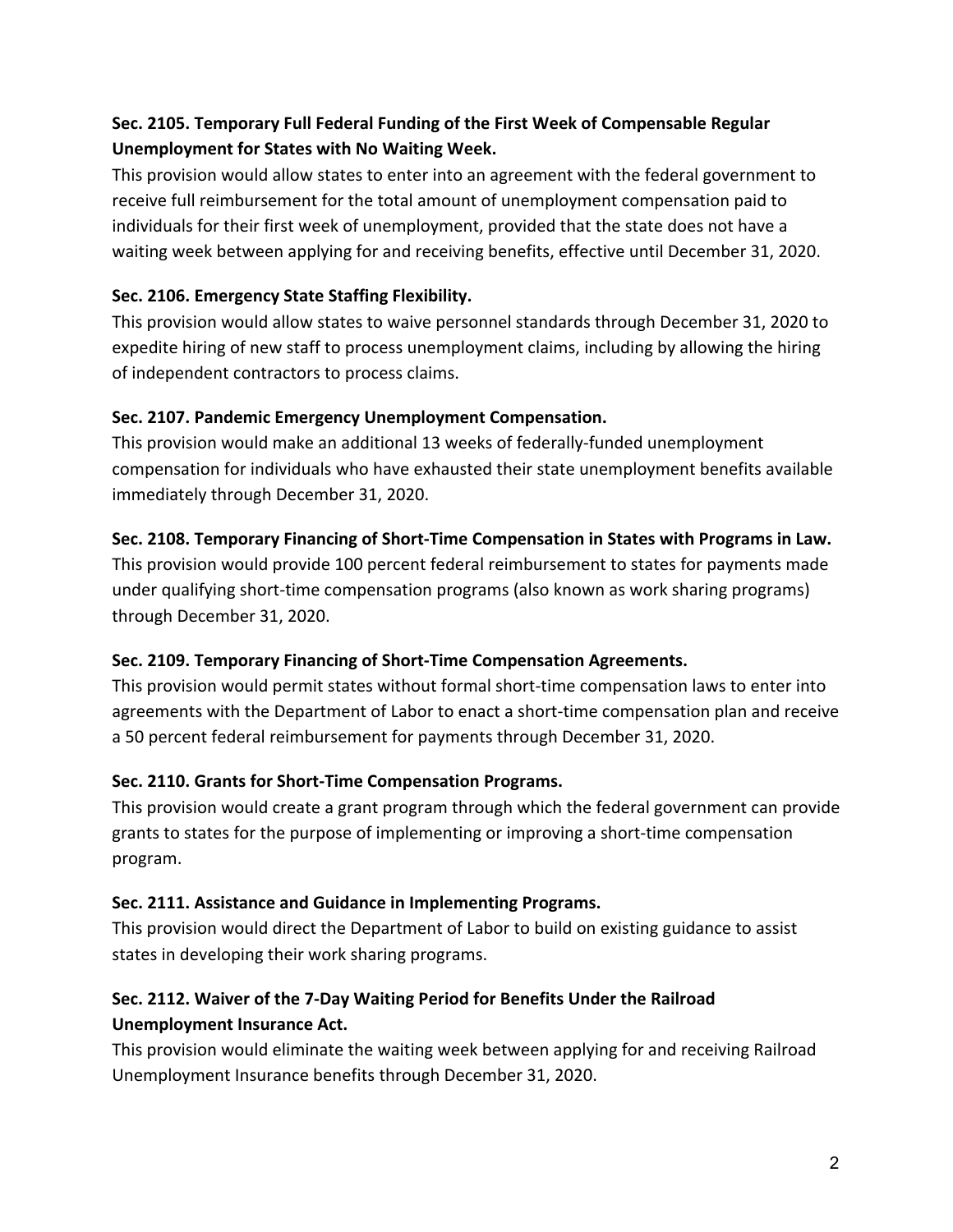### **Sec. 2113. Enhanced Benefits under the Railroad Unemployment Insurance Act.**

This provision would provide an additional \$1200 payment to individuals receiving railroad unemployment benefits for each two-week registration period during which the individual receives benefits through July 31, 2020.

## **Sec. 2114. Extended Unemployment Benefits under the Railroad Unemployment Insurance Act.**

The provision would extend the availability of Railroad Unemployment Insurance benefits by 13 weeks through December 31, 2020.

## **Sec. 2115. Funding for the DOL Office of the Inspector General for Oversight of Unemployment Provisions.**

The provision would provide \$25,000,000 for the DOL Office of the Inspector General to oversee programs authorized in the subtitle.

### **Sec. 2116. Implementation.**

The Paperwork Reduction Act will not apply to the provisions of this subtitle. The Secretary of Labor may issue guidance necessary to carry out the provisions of this subtitle.

### **Subtitle B - Individual Provisions**

### **Sec. 2201. Recovery Rebates for Individuals.**

This provision would provide \$1,200 for singles and heads of households (\$2,400 for married couples filing joints returns). The provision also provides \$500 per qualifying child dependent under age 17 (using the rules under the Child Tax Credit). A family of four would receive \$3,400.

Rebates phase out at a 5% rate above adjusted gross incomes of \$75,000 (single)/ \$122,500 (head of household)/ \$150,000 (joint). There is no income floor or phase-in – all recipients will receive the same amounts, provided they are under the phaseout threshold.

Tax filers must provide Social Security Numbers (SSN) for each family member claiming a rebate (adoption taxpayer identification numbers accepted for adopted children). An exception on SSN is made for spouses of active military members. The rebates are fully available to residents of U.S. Territories, including Puerto Rico.

The rebates will be paid out as advance refunds (in the form of checks or direct deposit) on the basis of taxpayers' filed tax year 2019 returns (or tax year 2018, if a 2019 return has not yet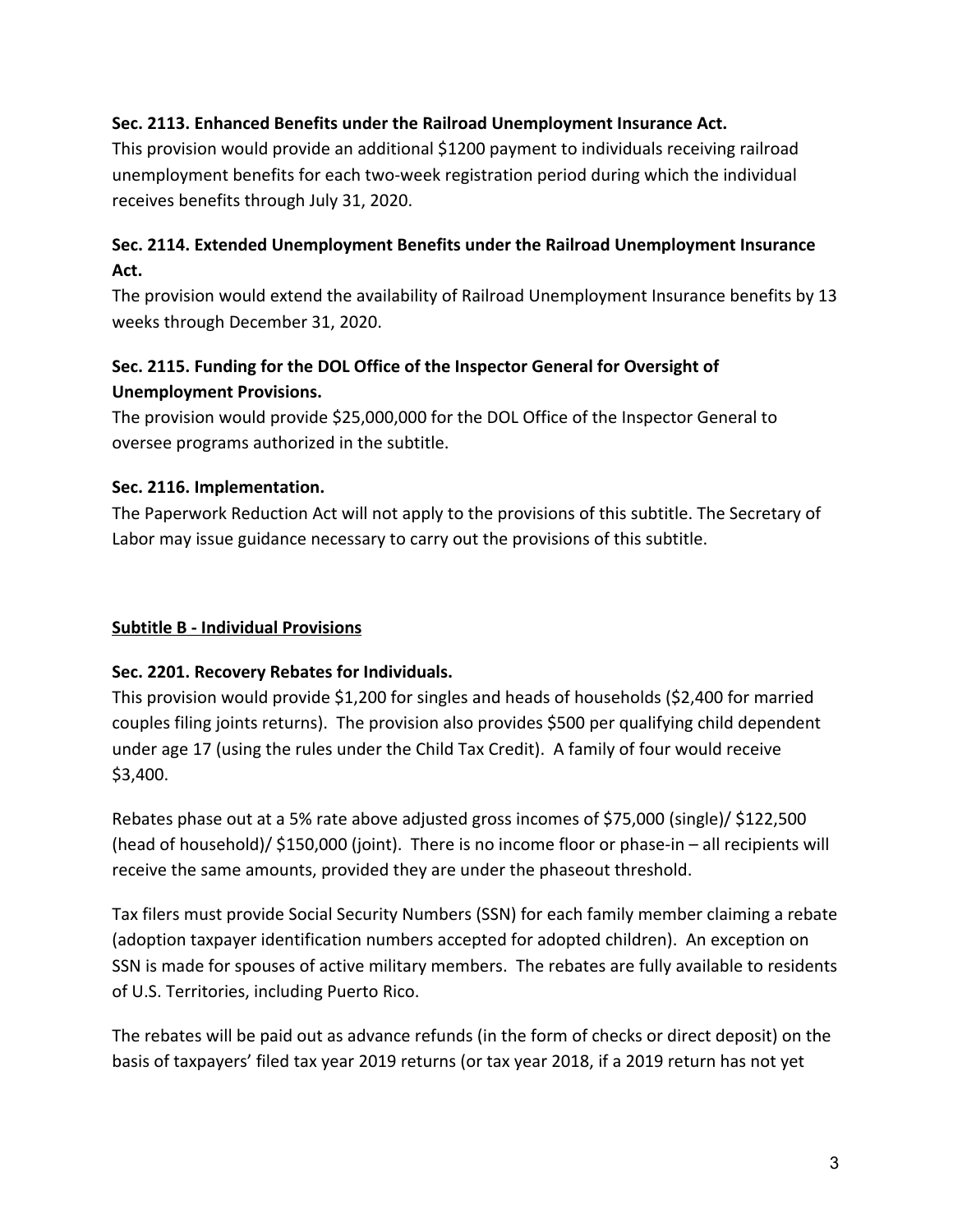been filed). Nonfilers generally need to file a tax return in order to claim a rebate, although IRS may coordinate with other federal agencies in some instances to get checks out.

*The provision is estimated to reduce revenues by \$292.4 billion over 10 years.*

## **Sec. 2202. Special Rules for Use of Retirement Funds.**

This provision would waive the additional 10 percent tax on early distributions from IRAs and defined contribution plans (such as 401(k) plans) in the case of coronavirus-related distributions. A coronavirus-related distribution may be made between January 1 and December 31, 2020, by an individual who is (or whose family) is infected with the coronavirus or who is economically harmed by the coronavirus. Distributions are limited to \$100,000, and may be re-contributed to the plan or IRA. Employers are permitted to amend defined contribution plans to provide for these distributions. Additionally, defined contribution plans are permitted to allow plan loans up to \$100,000 and repayment of existing plan loans is extended for employees who are affected by the coronavirus.

*This provision is estimated to reduce revenues by \$2.6 billion over 10 years.*

## **Sec. 2203. Temporary Waiver of Required Minimum Distribution Rules for Certain Retirement Plans and Accounts.**

This provision would waive required minimum distributions that are required to be made in 2020 from defined contribution plans (such as 401(k) plans) and IRAs. The waiver includes required minimum distributions that are due by April 1, 2020, because the account owner turned 70 ½ in 2019.

*This provision is estimated to reduce revenues by \$4.5 billion over 10 years.*

## **Sec. 2204. Partial Above-the-line Deduction for Charitable Contributions During 2020.**

This provision would provide a \$300 above-the-line deduction for cash contributions generally to public charities in 2020.

*This provision is estimated to reduce revenues by \$1.5 billion over 10 years.*

## **Sec. 2205. Modification of Limitations on Charitable Contributions During 2020.**

This provision would increase the limitation on charitable deductions from 60% to 100% of modified income for cash contributions generally to public charities in 2020. It would also increase the limitation for food contributions by corporations from 15% to 25% of modified income.

*This provision is estimated to reduce revenues by \$1.1 billion over 10 years.*

## **Sec. 2206. Exclusion for Certain Employer Payments of Student Loans.**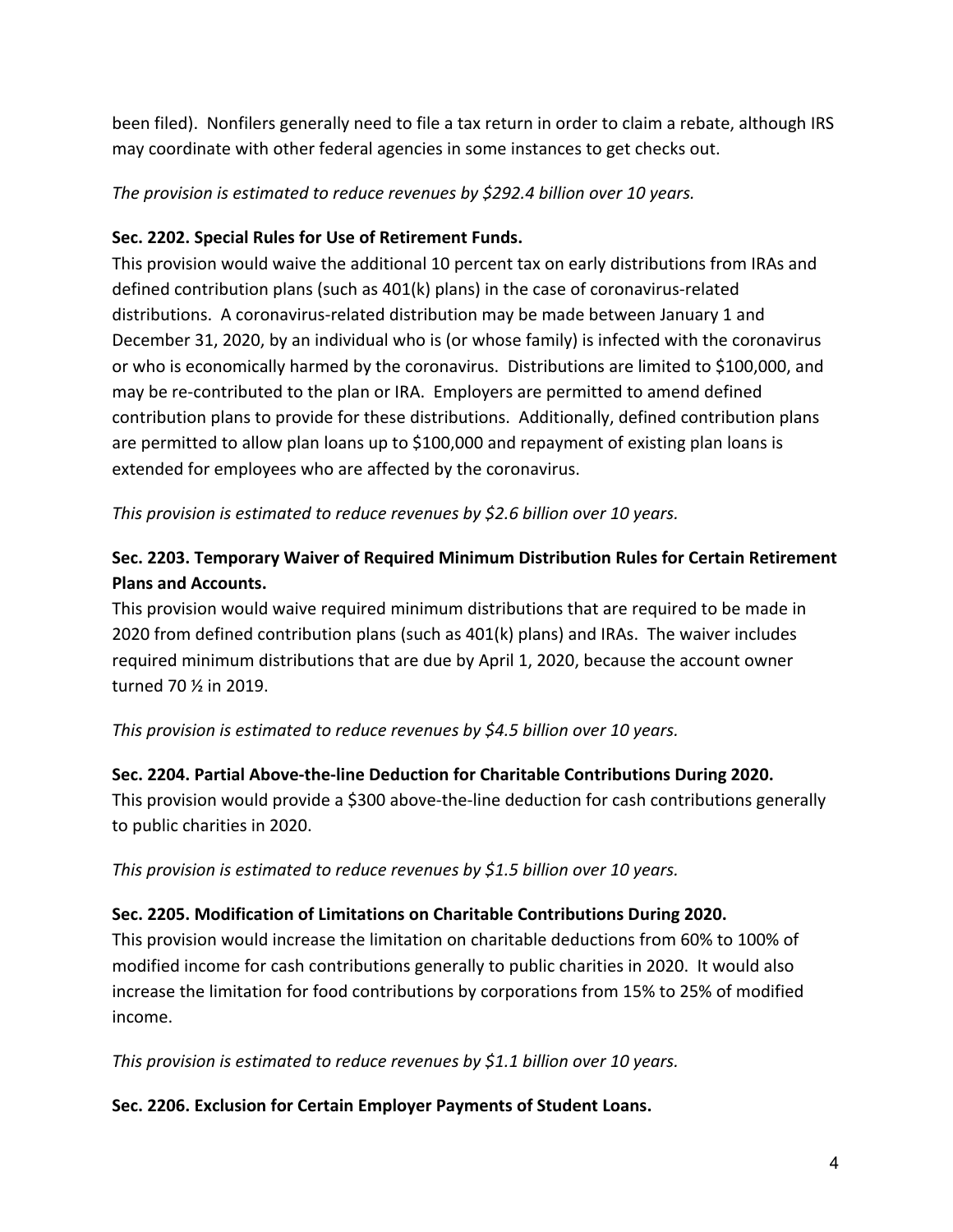Under current law, an employee may exclude \$5,250 from income for an employer sponsored educational assistance program. The provision would expand the definition of expenses to include an employer paying student loan debt. The provision is effective for student loan payment made before January 1, 2021.

### **Subtitle C - Business Provisions**

## **Sec. 2301. Employee Retention Credit for Employers Subject to Closure or Experiencing Economic Hardship Due to COVID-19.**

This provision would provide a refundable payroll tax credit for 50 percent of wages paid by eligible employers to certain employees during the COVID-19 crisis. The credit is available to employers, including non-profits, whose operations have been fully or partially suspended as a result of a government order limiting commerce, travel or group meetings. The credit is also provided to employers who have experienced a greater than 50 percent reduction in quarterly receipts, measured on a year-over-year basis.

Wages of employees who are furloughed or face reduced hours as a result of their employers' closure or economic hardship are eligible for the credit. For employers with 100 or fewer full-time employees, all employee wages are eligible, regardless of whether an employee is furloughed. The credit is provided for wages and compensation, including health benefits, and is provided for the first \$10,000 in wages and compensation paid by the employer to an eligible employee. Wages do not include those taken into account for purposes of the payroll credits for required paid sick leave or required paid family leave, nor for wages taken into account for the employer credit for paid family and medical leave (IRC sec. 45S).

The Secretary of the Treasury is granted authority to advance payments to eligible employers and to waive applicable penalties for employers who do not deposit applicable payroll taxes in anticipation of receiving the credit. The credit is not available to employers receiving Small Business Interruption Loans.

The credit is provided through December 31, 2020.

*This provision is estimated to reduce revenues by \$54.6 billion over 10 years.*

### **Sec. 2302. Delay of Payment of Employer Payroll Taxes.**

This provision would allow taxpayers to defer paying the employer portion of certain payroll taxes through the end of 2020, with all 2020 deferred amounts due in two equal installments,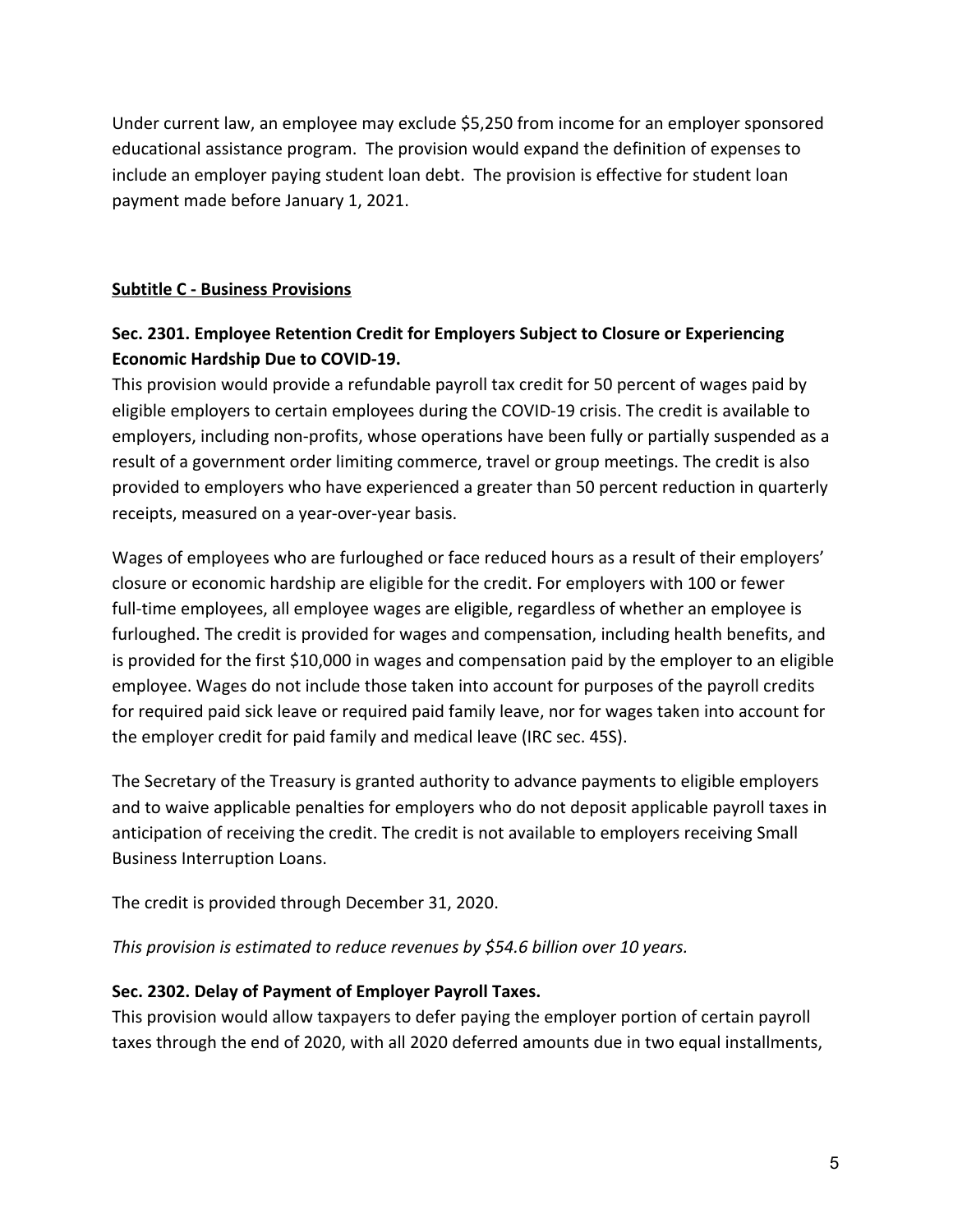one at the end of 2021, the other at the end of 2022. Deferral is not provided to employers that avail themselves of SBA 7(a) loans designated for payroll.

Payroll taxes that can be deferred include the employer portion of FICA taxes, the employer and employee representative portion of Railroad Retirement taxes (that are attributable to the employer FICA rate), and half of SECA tax liability.

*This provision is estimated to reduce revenues by \$12.3 billion over 10 years.*

## **Sec. 2303. Modification of Net Operating Losses (NOLs).**

The 2017 Tax Law limited net operating losses (NOLs) arising after 2017 to 80 percent of taxable income and eliminated the ability to carry NOLs back to prior taxable years.

First, this provision would modify the treatment of NOL carrybacks. In the case of taxable years beginning before 2021, taxpayers will be eligible to carry back NOLs to the prior five taxable years. Effectively, this delays the 80 percent taxable income limitation until 2021 and temporarily extends the carryback period from zero to five years. The provision also temporarily disregards NOL carrybacks for the section 965 transition tax. C corporations may elect to file for an accelerated refund to claim the carryback benefit.

Second, this provision would modify the treatment of NOL carryforwards. In the case of taxable years beginning before 2021, taxpayers will be entitled to an NOL deduction equal to 100% of taxable income (rather than the 80 percent limitation in present law). In the case of taxable years beginning after 2021, taxpayers will be eligible for: (1) a 100 percent deduction of NOLs arising in tax years prior to 2018, and (2) a deduction limited to 80 percent of modified taxable income for NOLs arising in tax years after 2017.

The provision would also include a technical correction to the 2017 Tax Law, relating to the effective date of the NOL carryback repeal.

*This provision is estimated to reduce revenues by \$25.5 billion over 10 years.*

## **Sec. 2304. Modification of Limitation on Losses for Taxpayers other than Corporations.**

This provision would retroactively turn off the excess active business loss limitation rule implemented with 2017 Tax Law by amending the provision to apply to tax years beginning after December 31, 2020 (rather than December 31, 2017). It also turns off active farming loss rules for tax years beginning after December 31, 2017 and before December 31, 2020.

An active business loss is defined as deductions in excess of income and gain attributable to a trade or business in which the taxpayer actively participates plus \$250,000 (\$500,000 for joint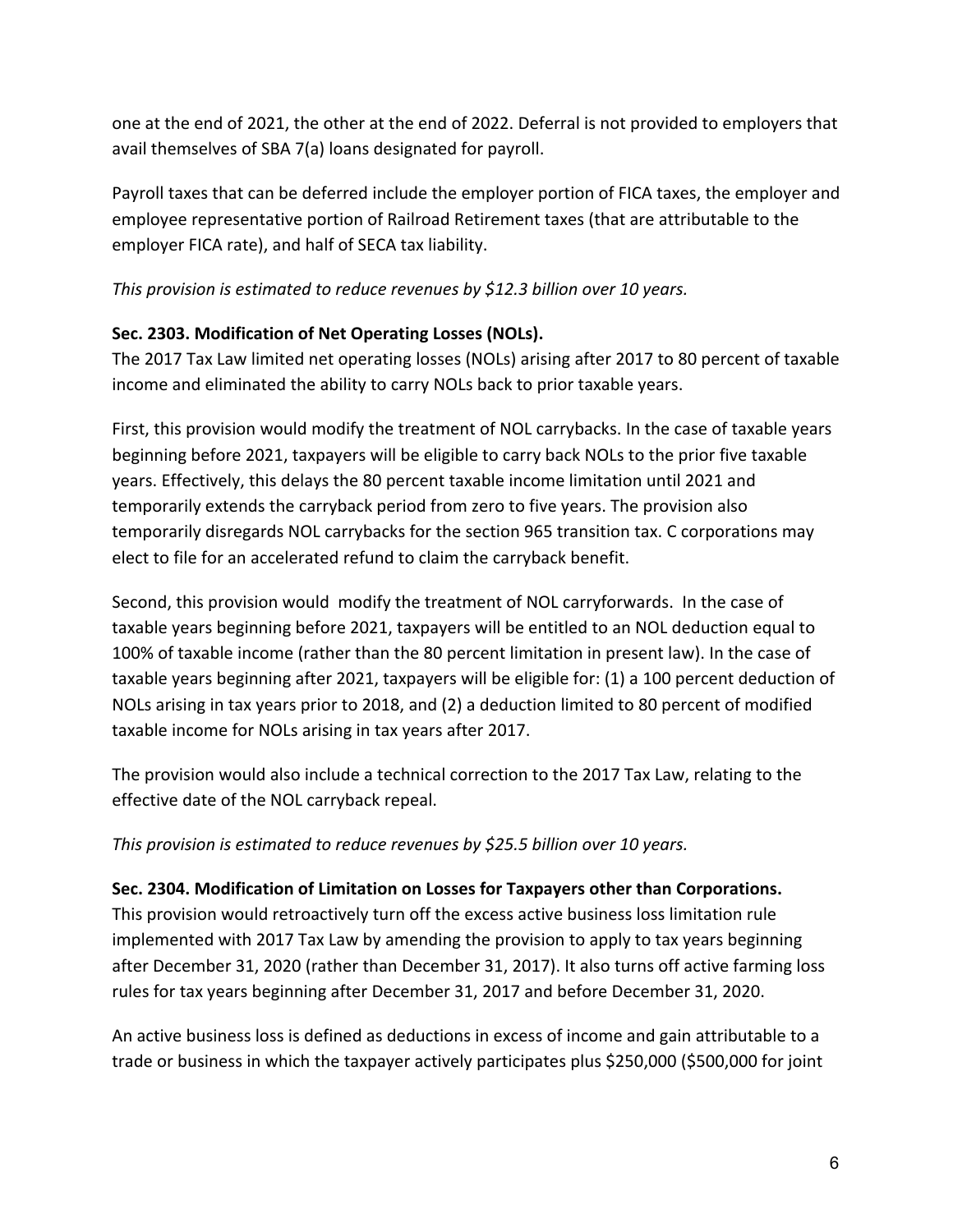filers) (i.e. active business losses in excess of \$250,000 (\$500,000 for joint filers) were disallowed by the 2017 Tax Law and treated as NOL carryforwards in the following tax year).

The provision includes technical corrections to 2017 Tax Law. The provision clarifies that excess business losses do not include any deduction under 172 or 199A or any deductions related to performing services as an employee. The provision also clarifies that, because capital losses cannot offset ordinary income under the NOL rules, capital loss deductions are not taken into account in computing the section 461(l) limitation, and that the amount of capital gain taken into account in calculating the section 461(l) limitation cannot exceed the lesser of capital gain net income from a trade or business or capital gain net income.

### *This provision is estimated to reduce revenues by \$169.6 billion over 10 years.*

### **Sec. 2305. Modification of Credit for Prior Year Minimum Tax Liability of Corporations.**

The 2017 Tax Law repealed the corporate alternative minimum tax (AMT) and allowed corporations to claim outstanding AMT credits subject to certain limits for tax years prior to 2021, at which time any remaining AMT credit may be claimed as fully-refundable. This provision allows corporations to claim 100% of AMT credits in 2019 as fully-refundable and provides an election to accelerate claims to 2018, with eligibility for accelerated refunds.

*This provision is estimated to have no revenue effect over 10 years.*

### **Sec. 2306. Modification of Limitation on Business Interest.**

The 2017 Tax Law generally limited the amount of business interest allowed as a deduction to 30% of adjusted taxable income (ATI). This provision generally allows businesses to elect to increase the interest limitation from 30% of ATI to 50% of ATI for 2019 and 2020, and allows businesses to elect to use 2019 ATI in calculating their 2020 limitation.

A special rule for partnerships allows 50% of any excess business interest allocated to a partner in 2019 to be deductible in 2020 and not subject to the 50% (formerly 30%) ATI limitation. The remaining 50% of excess business interest from 2019 is subject to the ATI limitation. The 2019 ATI limitation remains at 30% of partnership ATI rather than 50% of ATI. The ATI limitation for 2020 is 50% of partnership ATI and partnerships may elect to use 2019 partnership ATI in calculating their 2020 limitation.

*This provision is estimated to reduce revenues by \$13.4 billion over 10 years.*

## **Sec. 2307. Qualified Improvement Property Technical Correction.**

This provision is a technical correction to the 2017 Tax Law that would allow the interior improvements of buildings to be (1) immediately expensed in the case of restaurant, retail, and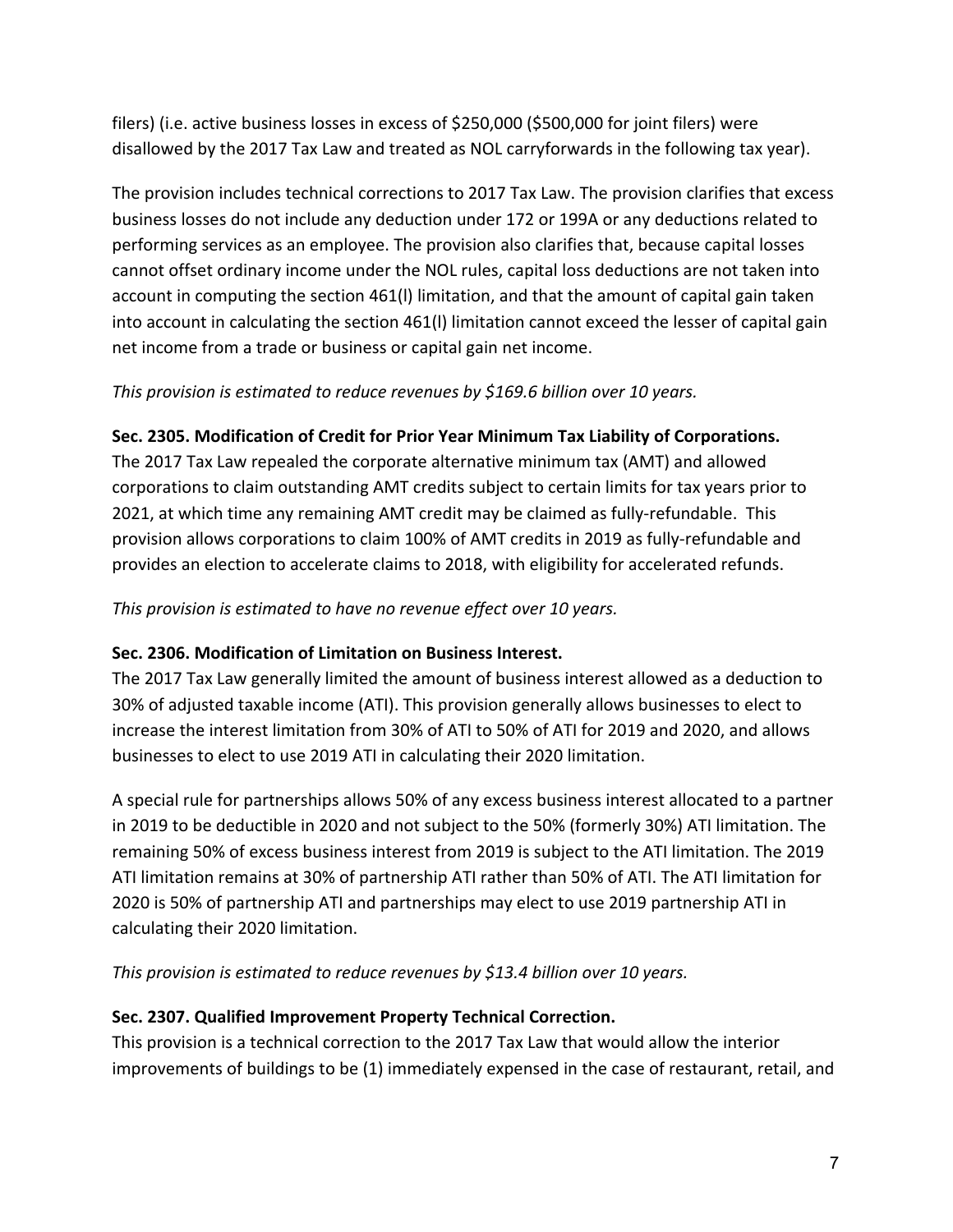most other property (classified as 15-year property), or (2) depreciated over 20 years in the case of a real property trade or business.

### *This provision is estimated to have no revenue effect over 10 years.*

**Sec. 2308. Temporary Suspension of Alcohol Taxes on Spirits Denatured Outside of a DSP and Used in the Emergency Production of Hand Sanitizer in Compliance with FDA Guidance.** Under present law, distilled spirits are generally subject to an excise tax of between \$2.70 and \$13.50 per proof gallon upon removal from the premises of a distilled spirits plant (DSP), however, denatured spirits for non-beverage use may be removed free of tax. Denaturing requires the spirits be mixed with an unappetizing or emetic ingredient to prevent improper or accidental ingestion.

Hand sanitizer is classified as an over-the-counter drug regulated by the Food and Drug Administration (FDA) under the Federal Food, Drug, and Cosmetic Act. FDA has issued guidance on March 14, 20, and 24, on the emergency production of hand sanitizer in connection with the COVID-19 outbreak, which taken together, provides that undenatured spirits may be produced by a DSP for use in the production of hand sanitizer, provided such spirits are later denatured prior to use in such production. In the case that undenatured spirits are removed from a DSP and later denatured off-premises, such spirits may be subject to excise tax liability as a beverage alcohol product. This provision would exempt from tax spirits removed during 2020 and used for the production of hand sanitizer in compliance with all FDA guidance.

## **Title III - Supporting America's Health System in the Fight Against the Coronavirus**

**Sec. 3607. Amendments to Tax Credits for Employers for Coronavirus-Related Paid Leave.**

This provision would authorize Treasury to provide advance payment of tax credits that are available to private sector employers that are required to provide up to 12 weeks of coronavirus-related paid leave to their employees.

### *This provision is estimated to have no revenue effect.*

### **Sec. 3609. Single Employer Pension Plans.**

This provision would delay the required quarterly contributions for 2020 for single employer pension plans to the end of the year. The provision would also allow plans to use 2019 funded status for purposes of determining funding-based limits on plan benefits for plan years that include 2020.

### **Sec. 3610. Minimum Funding Rules for Certain Charities.**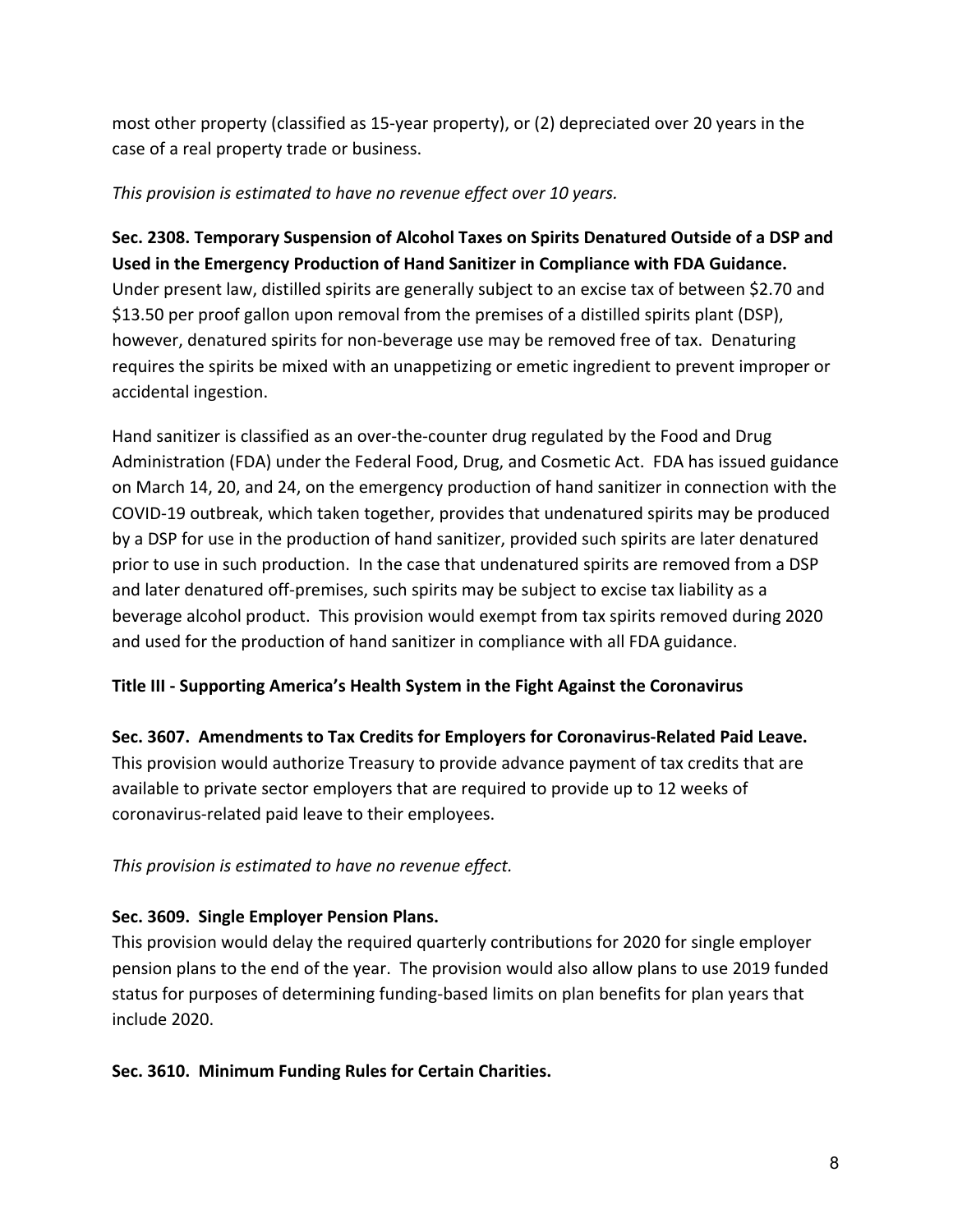The minimum funding rules for pension plans sponsored by charitable organizations whose primary purpose is to provide medical care and assistance to mothers and children would be modified to allow for more flexibility in the amount of required payments.

### **Sec. 3701. Telehealth and HSAs.**

Under current law, taxpayers may only make contributions to health savings accounts (HSAs) while they are covered by a high deductible health plan. This provision would allow a high deductible health plan to provide telehealth and remote care services without a deductible for 2020 and 2021.

*This provision is estimated to reduce revenues by \$92 million over 10 years.*

## **Sec. 3702. Tax-free Reimbursement of Feminine Hygiene Products.**

This provision would permit tax-free reimbursement of feminine hygiene products from health savings accounts (HSAs), health reimbursement arrangements (HRAs), health flexible spending accounts (health FSAs), and Archer medical savings accounts (Archer MSAs).

*This provision is estimated to reduce revenues by \$8.8 billion over 10 years.*

## **Title IV -- Economic Stabilization and Assistance to Severely Distressed Sectors of the United States Economy**

### **Sec. 4007. Suspension of Aviation Excise Taxes.**

Under current law, there are several taxes related to aviation, including the 7.5 percent ticket tax and domestic and international segment taxes paid by passengers, as well as the 6.25 percent tax on the transportation of air cargo and the per gallon aviation fuel excise taxes, which range from 4.3 to 21.8 cents per gallon.

This provision would suspend the collection of these taxes from the date of enactment through January 1, 2021.

*This provision is estimated to reduce revenues by \$4.3 billion over 10 years.*

### **Title V - Coronavirus Relief Funds**

### **Sec. 5001. Coronavirus Relief Fund.**

The relief fund provides \$150 billion to states for necessary expenditures incurred in responding to the coronavirus outbreak -- including building field hospitals and buying